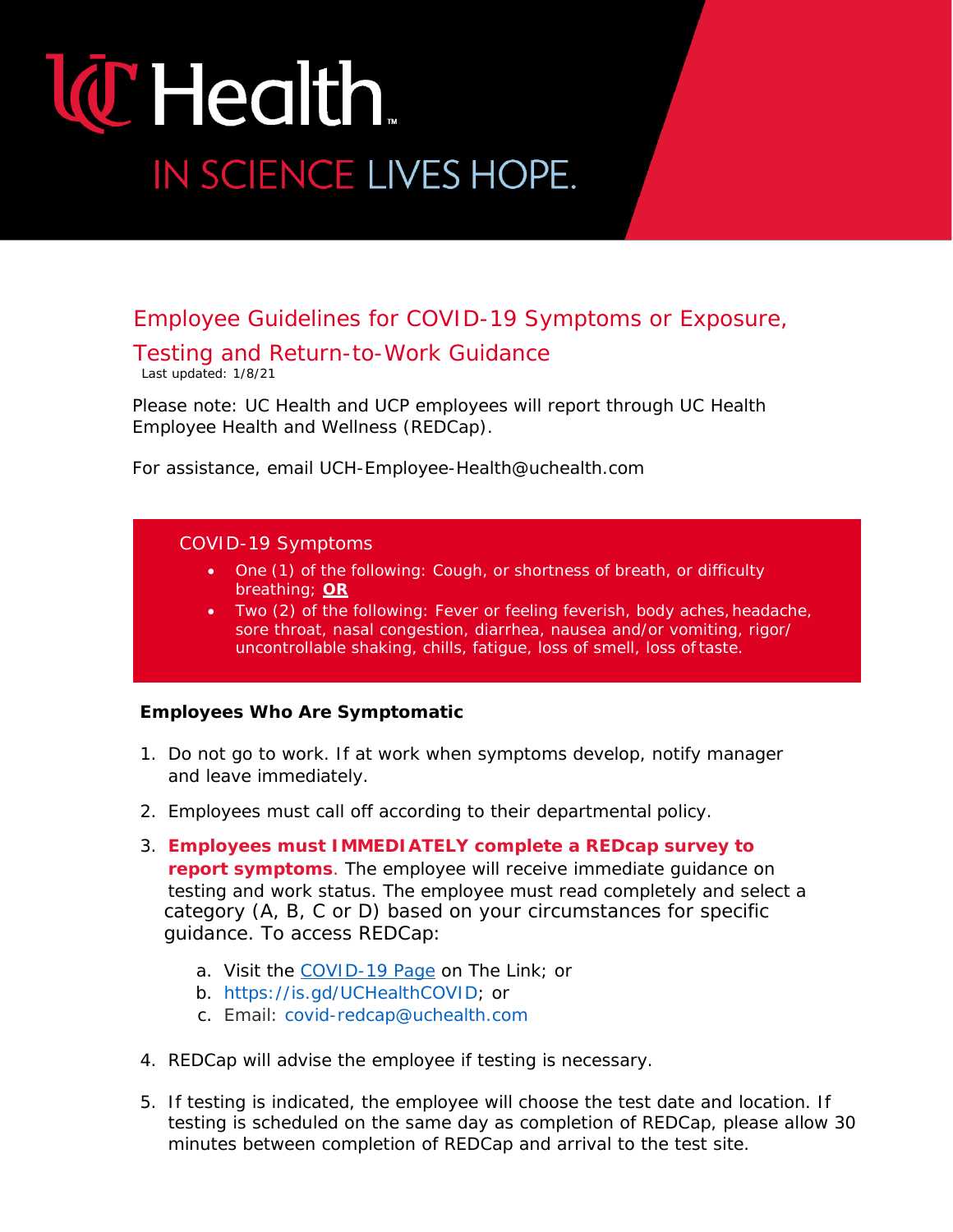# **W** Health. IN SCIENCE LIVES HOPE.

- 6. REDCap will automatically generate and send the lab order to the test location.
- 7. Employees do not need to speak to an Employee Health employee in order to be tested. However, completion of REDCap is required.
- 8. Employees who have tested elsewhere need to forward results to Employee Health. The employee will need to complete REDCap and follow all call-off procedures.

### **Employees Exposed to a Known COVID-19 Positive Person or PUI**

Significant exposure is defined as prolonged contact for 15 minutes or greater within 6 feet without the use of proper personal protective equipment (PPE).

- 1. If exposure has occurred at work, home or socially, employees may continue to work as long as they do not have symptoms (see symptoms above). Employees must wear appropriate PPE at all times while working and at UC Health facilities.
- 2. Employees must complete REDCap to report exposure. See No. 3 above.
- 3. Employees will be prompted to be tested. The employee will need to select test date and location.

When testing due to exposure, employees must wait a minimum of 48 hours from date of last known exposure to be tested. It is preferable to wait between 5 to 7 days post exposure before testing.

- 4. Employees must track symptoms for 14 days from date of exposure. REDCap will send daily reminders to complete daily symptom tracking.
- 5. If the employee becomes symptomatic during the 14-day symptomtracking period, they may not work (see symptom criteria above). If at work when symptoms develop, please leave immediately after notifying supervisor.
- 6. Follow normal call-off process if employee develops symptoms while not at work.
- 7. The employee should report development of symptoms in REDCap when completing daily review.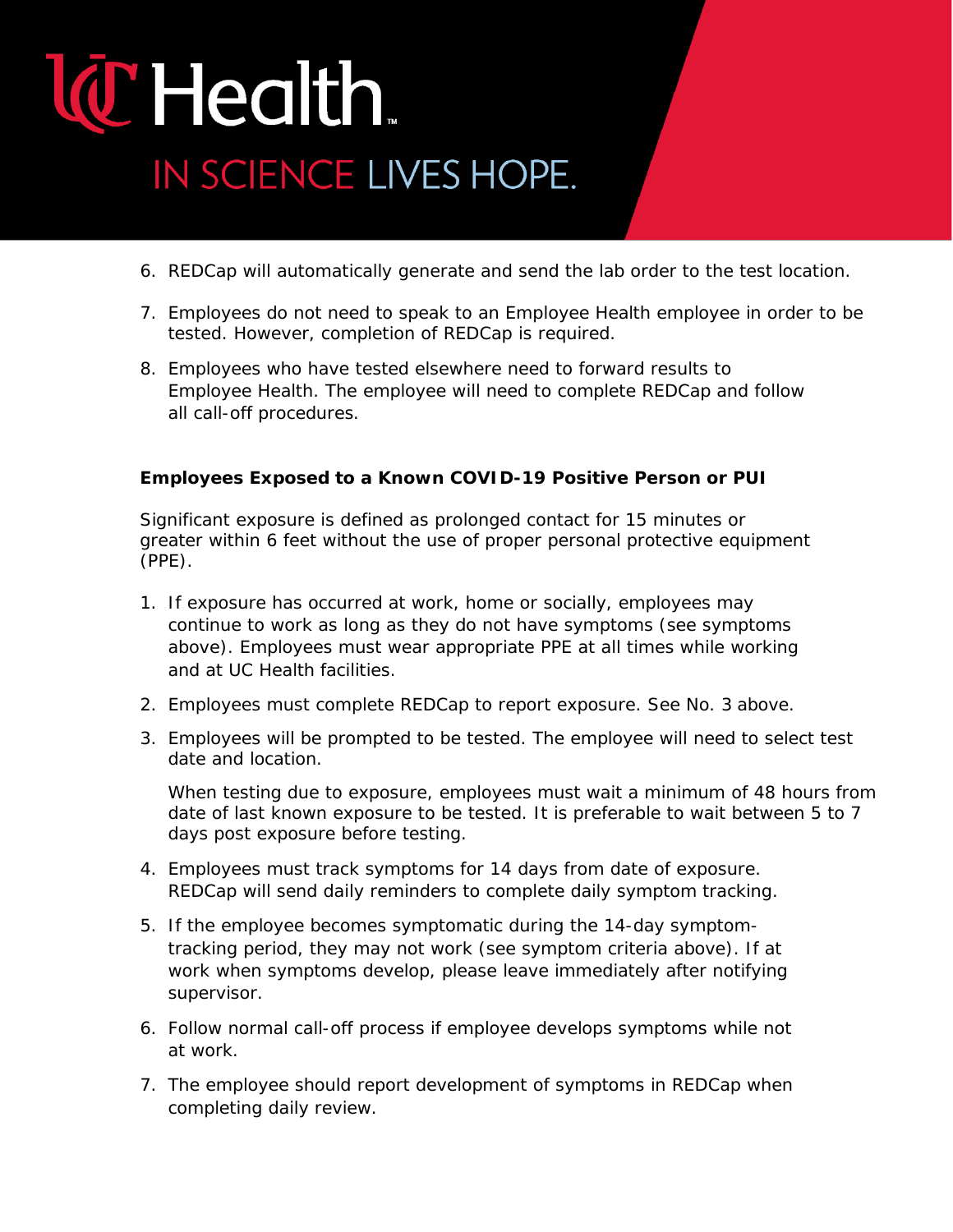# **T** Health. IN SCIENCE LIVES HOPE.

8. If REDCap indicates that testing is necessary, please choose test date and location. Proceed for testing on the date chosen. If testing is scheduled on the same day as completion of REDCap, please allow 30 minutes between completion of REDCap and arrival to the test site.

### **What to Expect If Tested For COVID-19**

- 1. Test results are usually back within 24-48 hours and are sent to Employee Health. In most instances, employees will be notified within this time frame. If an employee is tested on Friday, Saturday or Sunday, they will *not* receive their results until the following Monday if they are negative. Positives are resulted out as soon as we receive them. Employee results will be sent to the individual's UC Health email address.
- 2. Employees who test positive will receive a call from Employee Health with the positive result and guidance on return-to-work at that time.
- Continued on next page. 3. Employees who test negative will receive an email with the results and return-to-work guidance.
- 4. [UC Health managers are notified by email from UCH-Employee](mailto:UCH-EmployeeHealth@uchealth.com) [Health@uchealth.com o](mailto:UCH-EmployeeHealth@uchealth.com)f all [positive and symptomatic negative](mailto:UCH-EmployeeHealth@uchealth.com) [results and return-to-work](mailto:UCH-EmployeeHealth@uchealth.com) guidance.

#### **Returning to Work**

1. When determining return-to-work dates, the date of symptom onset (for symptomatic employees) or date tested (asymptomatic employees) is considered Day 0 (zero). The count will begin with the next day. Employees must be off the full 3, 10 or 20 days.

*Example: Symptoms began on July 1 and the employee tested negative. The employee could return to work on July 5 as long as all criteria are met.*

2. Employees who test negative need to be off work for 72 hours from onset of symptoms (see symptom criteria above) **AND** at least 24 hours have passed since resolution of fever without the use of fever-reducing medication **AND** symptoms are improving.